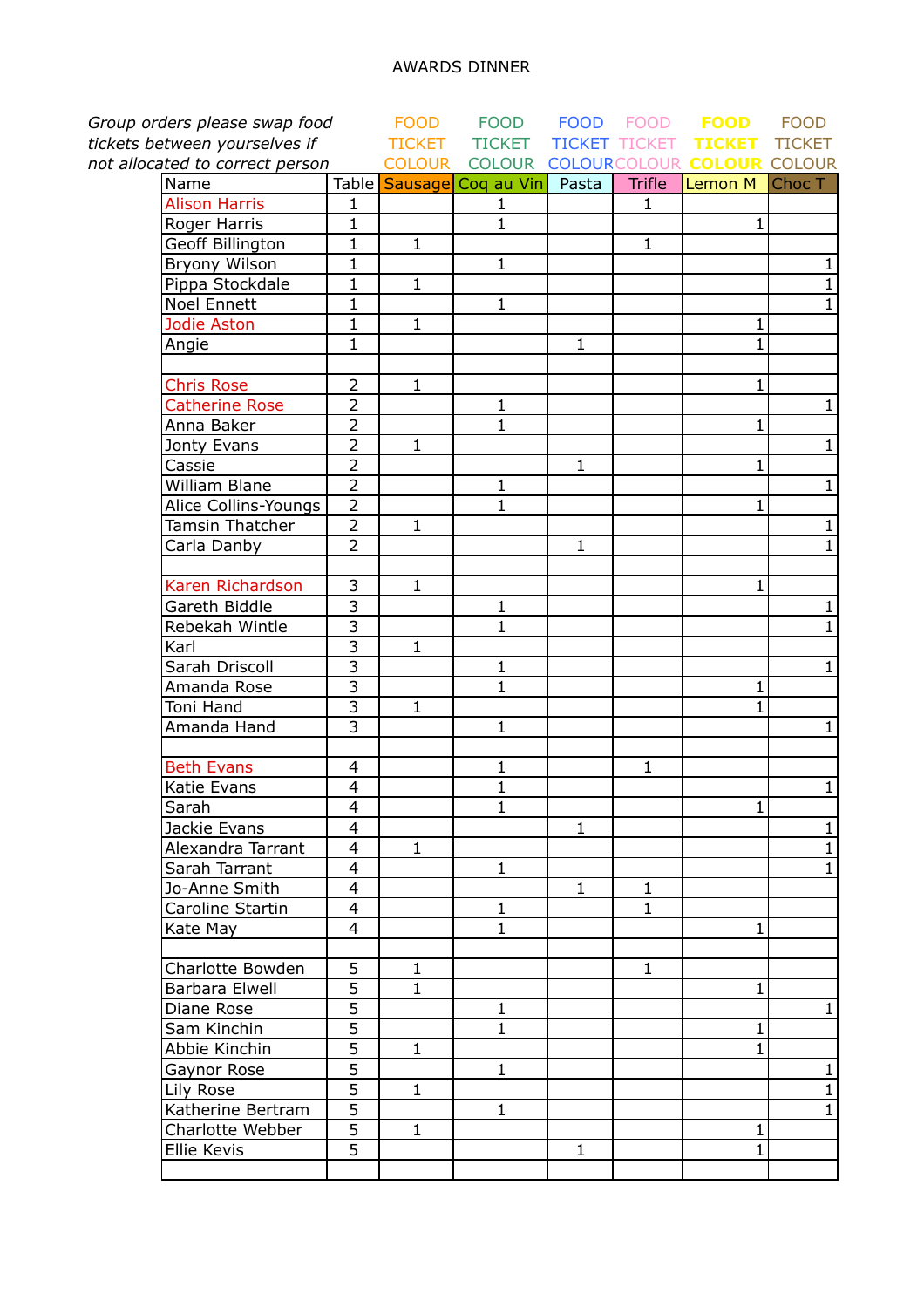## AWARDS DINNER

| Stella Hadlington           | 6              |              |                | $\mathbf{1}$                 |              | 1            |                                |
|-----------------------------|----------------|--------------|----------------|------------------------------|--------------|--------------|--------------------------------|
| Ang Randall                 | 6              |              | $\mathbf{1}$   |                              |              |              |                                |
| Nicola Burrows              | 6              |              |                | $\mathbf{1}$                 |              |              | $\mathbf{1}$                   |
| Cameron Burrows             | 6              | $\mathbf{1}$ |                |                              |              |              | $1\overline{ }$                |
| Sue Dawson                  | 6              | $\mathbf{1}$ |                |                              |              | 1            |                                |
| Lois Unitt                  | 6              | $\mathbf{1}$ |                |                              |              |              | $\mathbf{1}$                   |
| Helen Archer                | 6              | $\mathbf{1}$ |                |                              |              |              | $1\,$                          |
| Grace Archer                | 6              |              | $\mathbf{1}$   |                              |              |              | $\mathbf{1}$                   |
| Richard Archer              | 6              | $\mathbf{1}$ |                |                              |              | 1            |                                |
|                             |                |              |                |                              |              |              |                                |
| Natalie Lindsay             | $\overline{7}$ | $\mathbf{1}$ |                |                              |              | 1            |                                |
| Natasha Lindsay             | $\overline{7}$ |              |                | $\mathbf{1}$                 |              |              | $\mathbf{1}$                   |
| Katherine Allington         | $\overline{7}$ |              | $\mathbf{1}$   |                              |              | 1            |                                |
|                             | $\overline{7}$ |              | $\mathbf{1}$   |                              |              |              |                                |
| Heather Jordan              |                |              |                |                              |              |              |                                |
| Rebecca Hall                | $\overline{7}$ |              |                | $\mathbf 1$                  |              |              | $\mathbf{1}$                   |
| Ali Lane                    | $\overline{7}$ | 1            |                |                              | $\mathbf{1}$ |              |                                |
| Rob Lane                    | $\overline{7}$ | $\mathbf{1}$ |                |                              |              |              | $1\overline{ }$                |
| <b>Nicky Southall</b>       | $\overline{7}$ | $\mathbf{1}$ |                |                              |              | 1            |                                |
| Wendy Ingram                | $\overline{7}$ | 1            |                |                              |              |              | $\mathbf{1}$                   |
|                             |                |              |                |                              |              |              |                                |
| Joyce Brown                 | 8              |              |                | $\mathbf 1$                  |              | 1            |                                |
| Vicki Hancox                | 8              |              | $\mathbf{1}$   |                              | $\mathbf{1}$ |              |                                |
| Fran Hancox                 | 8              |              | $\mathbf{1}$   |                              |              | 1            |                                |
| Charlie Hancox              | 8              |              |                | $\mathbf{1}$                 |              |              | $\mathbf{1}$                   |
| Kerri Robinson              | 8              |              | $\mathbf{1}$   |                              |              |              | $\mathbf{1}$                   |
| Tanisha Mayo                | 8              |              | $\mathbf{1}$   |                              |              | 1            |                                |
| Franziska Lycett            | 8              |              | $\mathbf{1}$   |                              |              | 1            |                                |
| Julie Partridge             | 8              |              | $\mathbf{1}$   |                              | $\mathbf{1}$ |              |                                |
|                             |                |              |                |                              |              |              |                                |
| Rachel Carpenter            | 9              |              | $\mathbf{1}$   |                              | $\mathbf{1}$ |              |                                |
| Abbie Carpenter             | 9              |              | $\mathbf{1}$   |                              |              | 1            |                                |
| Lisa Partridge              | $\overline{9}$ |              | $\overline{1}$ |                              |              |              | $\mathbf{1}$                   |
| Raffy Partridge             | 9              |              |                | 1                            |              |              | $\overline{1}$                 |
| Polly Minchin               | 9              |              |                | $\mathbf{1}$                 |              |              | $\mathbf{1}$                   |
|                             | 9              |              |                |                              |              |              |                                |
| Freya Minchin               | 9              |              |                | $\mathbf{1}$<br>$\mathbf{1}$ |              |              | $\mathbf{1}$<br>$\overline{1}$ |
| Beverley Bodily             |                |              |                |                              |              |              |                                |
| Jess Bodily                 | 9              |              |                | $\mathbf 1$                  |              |              | $\mathbf{1}$                   |
| Lauren Gutteridge           | 9              |              |                | $\mathbf{1}$                 |              |              | $\mathbf{1}$                   |
|                             |                |              |                |                              |              |              |                                |
| Jo Elliott                  | 10             |              |                | $\mathbf{1}$                 |              | 1            |                                |
| Liz Price                   | 10             | $\mathbf{1}$ |                |                              | $\mathbf{1}$ |              |                                |
| Karen Bishop                | 10             | $\mathbf{1}$ |                |                              |              | 1            |                                |
| Jess Bishop                 | 10             | $\mathbf{1}$ |                |                              |              |              | $\mathbf{1}$                   |
| Claire Hill                 | 10             |              |                | $\mathbf{1}$                 |              |              | $\mathbf{1}$                   |
| Amy Cound                   | 10             | 1            |                |                              |              |              | $\mathbf{1}$                   |
| Kathy Gowenlock             | 10             | $\mathbf{1}$ |                |                              |              | $\mathbf{1}$ |                                |
| <b>Steve Gowenlock</b>      | 10             | 1            |                |                              | $\mathbf{1}$ |              |                                |
| Vicky Steele                | 10             | $\mathbf{1}$ |                |                              |              |              | $\mathbf{1}$                   |
|                             |                |              |                |                              |              |              |                                |
| Prosecco Jessica-Tae Chance | 11             | $\mathbf{1}$ |                |                              |              | 1            |                                |
| Tracey Rea                  | 11             |              |                | $\mathbf 1$                  |              | 1            |                                |
| Sarah Roberts               | 11             | $\mathbf{1}$ |                |                              |              |              | $\overline{1}$                 |
| Gary Roberts                | 11             |              | $\mathbf{1}$   |                              |              |              | $\mathbf{1}$                   |
|                             |                |              |                |                              |              |              |                                |